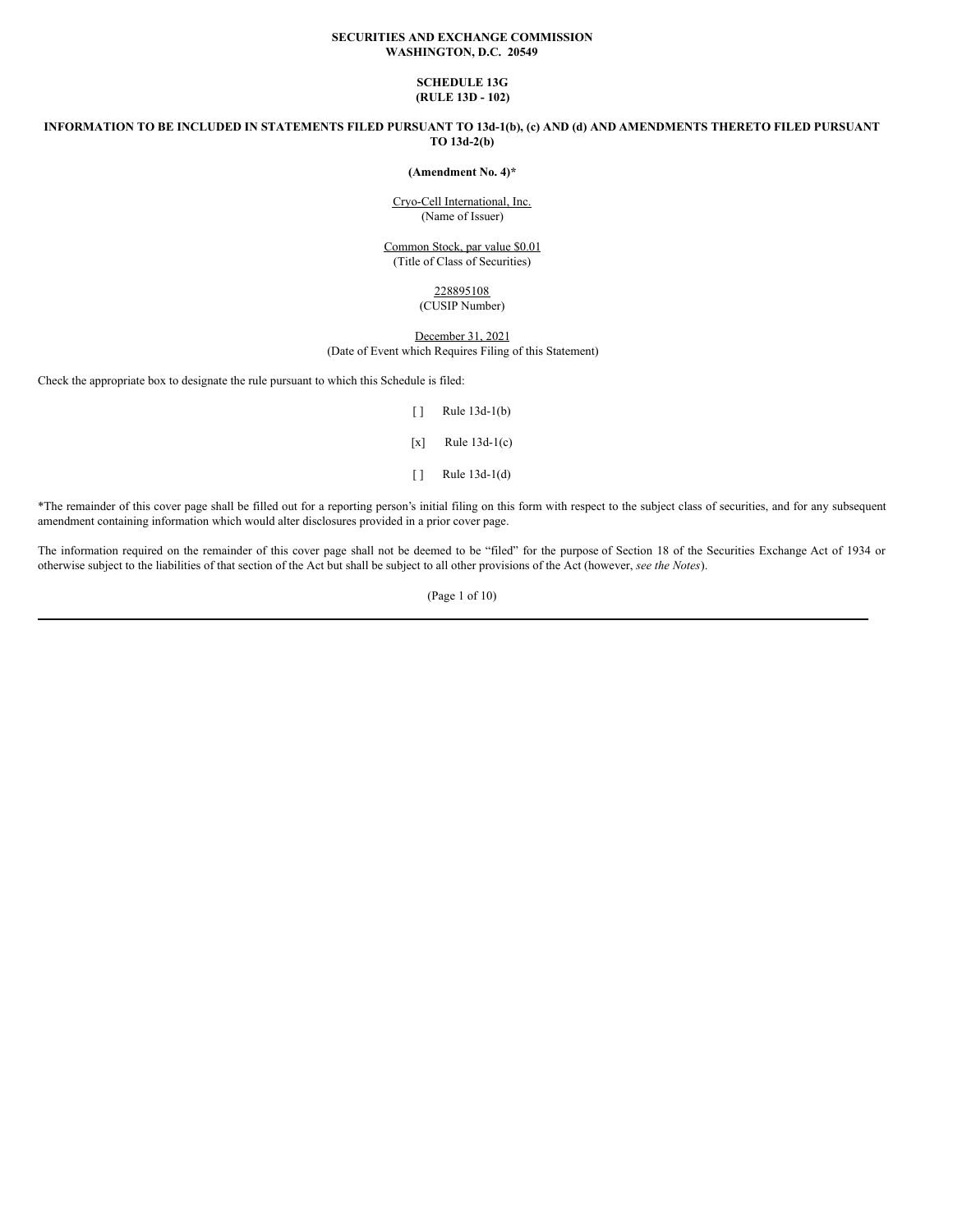| 1.  | NAMES OF REPORTING PERSONS<br>I.R.S. IDENTIFICATION NOS. OF ABOVE PERSONS (ENTITIES ONLY) |
|-----|-------------------------------------------------------------------------------------------|
|     | IsZo Capital LP                                                                           |
| 2.  | CHECK THE APPROPRIATE BOX IF A MEMBER OF A GROUP                                          |
|     | $(a)$ [x]<br>$(b)$ []                                                                     |
| 3.  | <b>SEC USE ONLY</b>                                                                       |
| 4.  | CITIZENSHIP OR PLACE OF ORGANIZATION                                                      |
|     | Delaware                                                                                  |
|     | NUMBER OF SHARES BENEFICIALLY OWNED BY EACH REPORTING PERSON WITH:                        |
| 5.  | <b>SOLE VOTING POWER</b>                                                                  |
|     | $\boldsymbol{0}$                                                                          |
| 6.  | <b>SHARED VOTING POWER</b>                                                                |
|     | 482,931                                                                                   |
| 7.  | SOLE DISPOSITIVE POWER                                                                    |
|     | $\boldsymbol{0}$                                                                          |
| 8.  | SHARED DISPOSITIVE POWER                                                                  |
|     | 482,931                                                                                   |
| 9.  | AGGREGATE AMOUNT BENEFICIALLY OWNED BY EACH REPORTING PERSON                              |
|     | 482,931                                                                                   |
| 10. | CHECK BOX IF THE AGGREGATE AMOUNT IN ROW (9)<br>EXCLUDES CERTAIN SHARES []                |
| 11. | PERCENT OF CLASS REPRESENTED BY AMOUNT IN ROW (9)                                         |
|     | 5.7%                                                                                      |
| 12. | TYPE OF REPORTING PERSON                                                                  |
|     | PN                                                                                        |
|     |                                                                                           |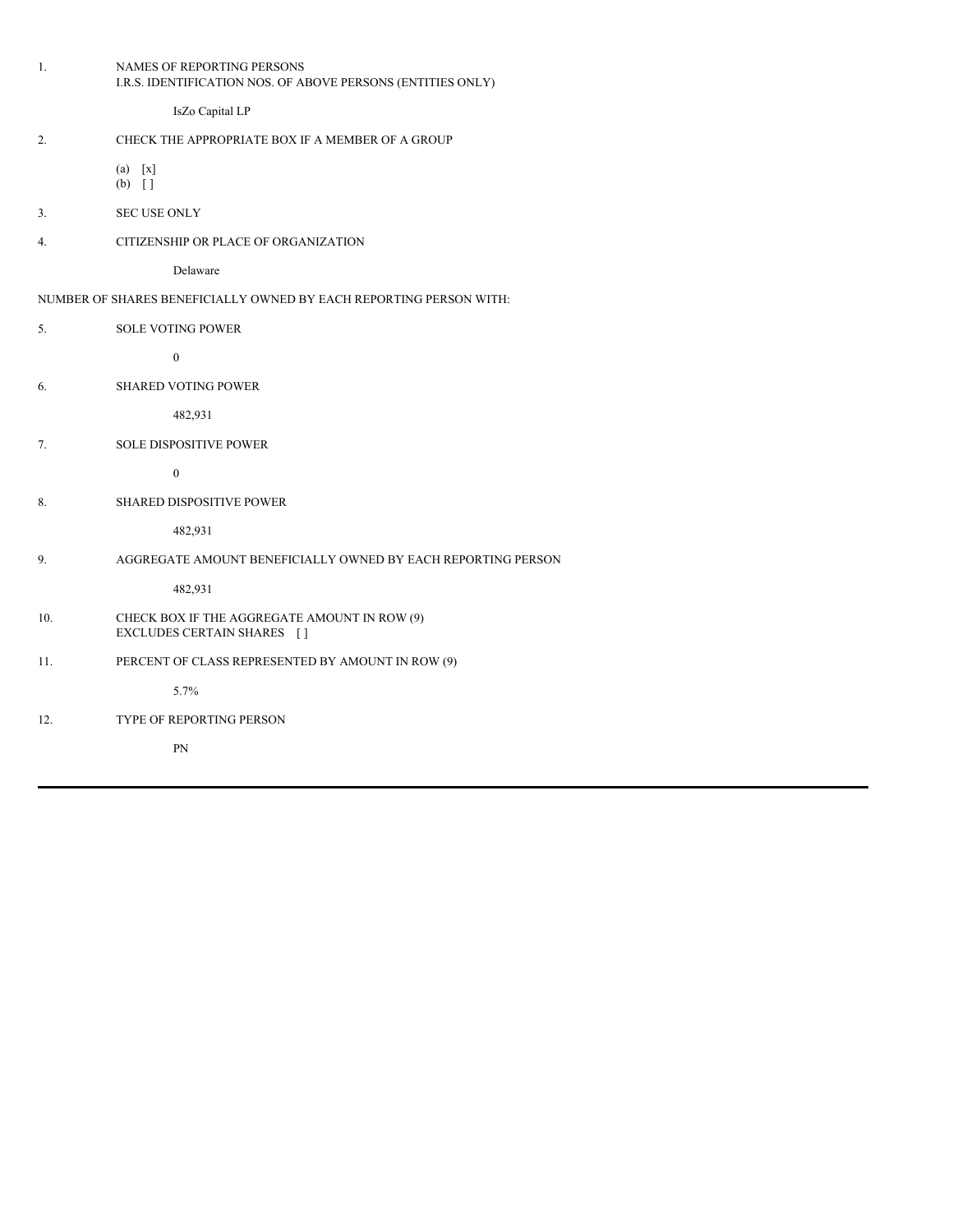| 1.  | NAMES OF REPORTING PERSONS<br>I.R.S. IDENTIFICATION NOS. OF ABOVE PERSONS (ENTITIES ONLY) |
|-----|-------------------------------------------------------------------------------------------|
|     | IsZo Capital GP LLC                                                                       |
| 2.  | CHECK THE APPROPRIATE BOX IF A MEMBER OF A GROUP                                          |
|     | $(a)$ [x]<br>$(b)$ []                                                                     |
| 3.  | <b>SEC USE ONLY</b>                                                                       |
| 4.  | CITIZENSHIP OR PLACE OF ORGANIZATION                                                      |
|     | Delaware                                                                                  |
|     | NUMBER OF SHARES BENEFICIALLY OWNED BY EACH REPORTING PERSON WITH:                        |
| 5.  | <b>SOLE VOTING POWER</b>                                                                  |
|     | $\boldsymbol{0}$                                                                          |
| 6.  | <b>SHARED VOTING POWER</b>                                                                |
|     | 482,931                                                                                   |
| 7.  | SOLE DISPOSITIVE POWER                                                                    |
|     | $\boldsymbol{0}$                                                                          |
| 8.  | SHARED DISPOSITIVE POWER                                                                  |
|     | 482,931                                                                                   |
| 9.  | AGGREGATE AMOUNT BENEFICIALLY OWNED BY EACH REPORTING PERSON                              |
|     | 482,931                                                                                   |
| 10. | CHECK BOX IF THE AGGREGATE AMOUNT IN ROW (9)<br>EXCLUDES CERTAIN SHARES []                |
| 11. | PERCENT OF CLASS REPRESENTED BY AMOUNT IN ROW (9)                                         |
|     | 5.7%                                                                                      |
| 12. | TYPE OF REPORTING PERSON                                                                  |
|     | O <sub>O</sub>                                                                            |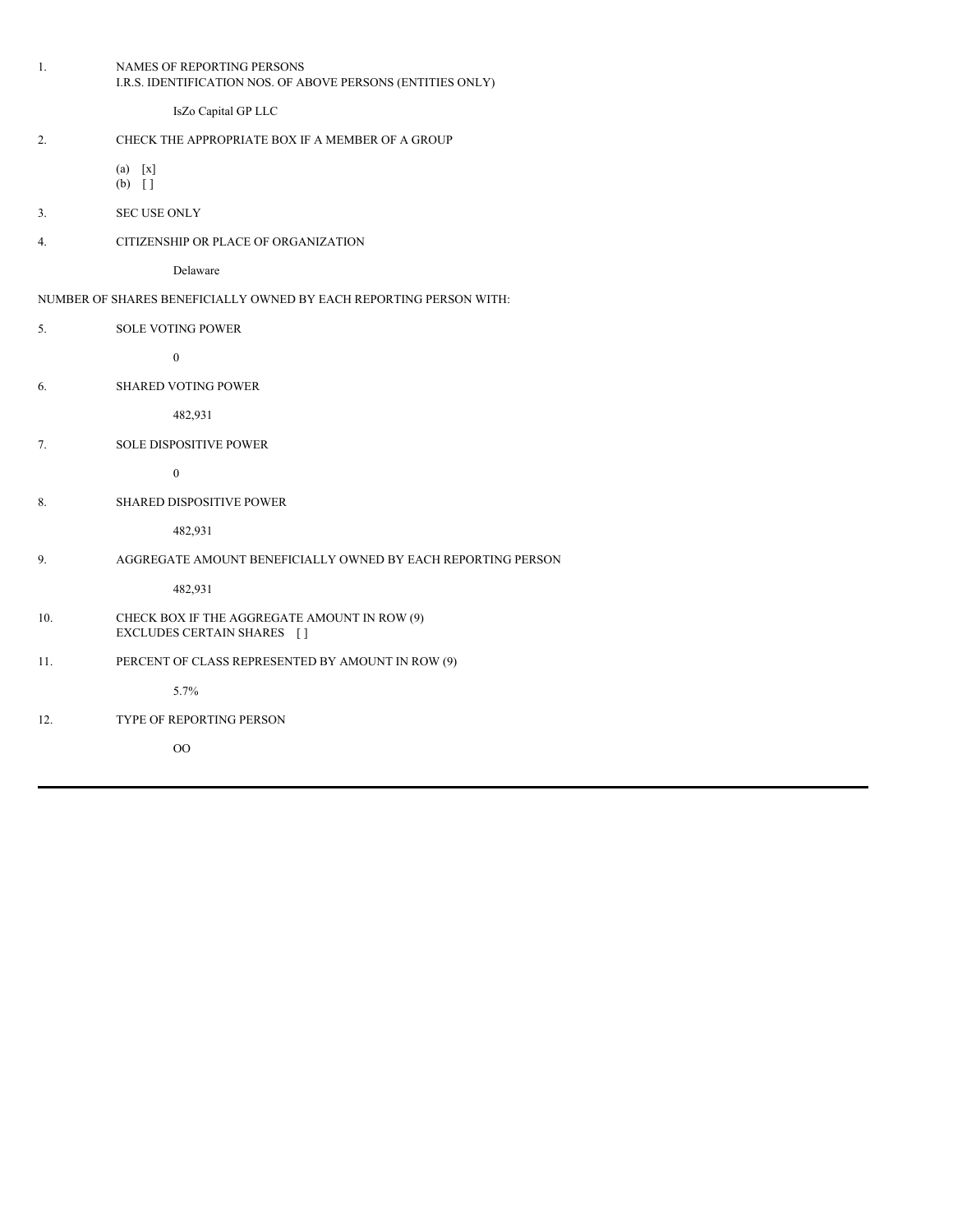|                                                                    | 1.  | NAMES OF REPORTING PERSONS<br>I.R.S. IDENTIFICATION NOS. OF ABOVE PERSONS (ENTITIES ONLY) |  |  |
|--------------------------------------------------------------------|-----|-------------------------------------------------------------------------------------------|--|--|
|                                                                    |     | IsZo Capital Management LP                                                                |  |  |
|                                                                    | 2.  | CHECK THE APPROPRIATE BOX IF A MEMBER OF A GROUP                                          |  |  |
|                                                                    |     | $(a)$ [x]<br>$(b)$ []                                                                     |  |  |
|                                                                    | 3.  | <b>SEC USE ONLY</b>                                                                       |  |  |
|                                                                    | 4.  | CITIZENSHIP OR PLACE OF ORGANIZATION                                                      |  |  |
|                                                                    |     | Delaware                                                                                  |  |  |
| NUMBER OF SHARES BENEFICIALLY OWNED BY EACH REPORTING PERSON WITH: |     |                                                                                           |  |  |
|                                                                    | 5.  | <b>SOLE VOTING POWER</b>                                                                  |  |  |
|                                                                    |     | $\boldsymbol{0}$                                                                          |  |  |
|                                                                    | 6.  | <b>SHARED VOTING POWER</b>                                                                |  |  |
|                                                                    |     | 482,931                                                                                   |  |  |
|                                                                    | 7.  | <b>SOLE DISPOSITIVE POWER</b>                                                             |  |  |
|                                                                    |     | $\boldsymbol{0}$                                                                          |  |  |
|                                                                    | 8.  | SHARED DISPOSITIVE POWER                                                                  |  |  |
|                                                                    |     | 482,931                                                                                   |  |  |
|                                                                    | 9.  | AGGREGATE AMOUNT BENEFICIALLY OWNED BY EACH REPORTING PERSON                              |  |  |
|                                                                    |     | 482,931                                                                                   |  |  |
|                                                                    | 10. | CHECK BOX IF THE AGGREGATE AMOUNT IN ROW (9)<br>EXCLUDES CERTAIN SHARES []                |  |  |
|                                                                    | 11. | PERCENT OF CLASS REPRESENTED BY AMOUNT IN ROW (9)                                         |  |  |
|                                                                    |     | 5.7%                                                                                      |  |  |
|                                                                    | 12. | TYPE OF REPORTING PERSON                                                                  |  |  |
|                                                                    |     | PN                                                                                        |  |  |
|                                                                    |     |                                                                                           |  |  |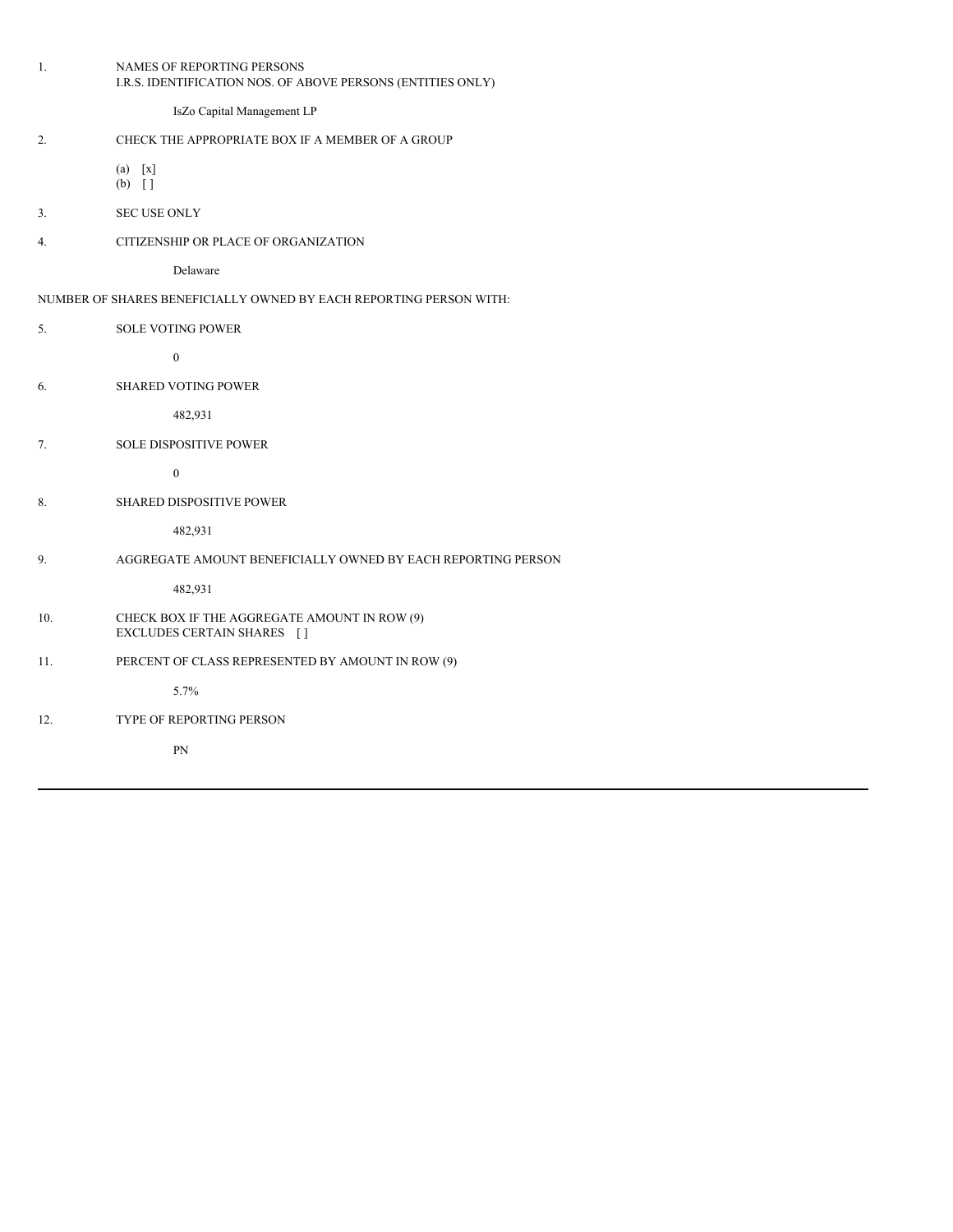| Brian L. Sheehy<br>CHECK THE APPROPRIATE BOX IF A MEMBER OF A GROUP<br>2.<br>$(a)$ [x]<br>$(b)$ []<br><b>SEC USE ONLY</b><br>3.<br>CITIZENSHIP OR PLACE OF ORGANIZATION<br>4.<br><b>United States</b><br>NUMBER OF SHARES BENEFICIALLY OWNED BY EACH REPORTING PERSON WITH:<br>5.<br><b>SOLE VOTING POWER</b><br>$\boldsymbol{0}$<br><b>SHARED VOTING POWER</b><br>6.<br>482,931<br>7.<br><b>SOLE DISPOSITIVE POWER</b><br>$\boldsymbol{0}$<br>8.<br>SHARED DISPOSITIVE POWER<br>482,931<br>9.<br>AGGREGATE AMOUNT BENEFICIALLY OWNED BY EACH REPORTING PERSON<br>482,931<br>CHECK BOX IF THE AGGREGATE AMOUNT IN ROW (9)<br>10.<br>EXCLUDES CERTAIN SHARES []<br>PERCENT OF CLASS REPRESENTED BY AMOUNT IN ROW (9)<br>11.<br>5.7%<br>TYPE OF REPORTING PERSON<br>12. | 1. | NAMES OF REPORTING PERSONS<br>I.R.S. IDENTIFICATION NOS. OF ABOVE PERSONS (ENTITIES ONLY) |
|-----------------------------------------------------------------------------------------------------------------------------------------------------------------------------------------------------------------------------------------------------------------------------------------------------------------------------------------------------------------------------------------------------------------------------------------------------------------------------------------------------------------------------------------------------------------------------------------------------------------------------------------------------------------------------------------------------------------------------------------------------------------------|----|-------------------------------------------------------------------------------------------|
|                                                                                                                                                                                                                                                                                                                                                                                                                                                                                                                                                                                                                                                                                                                                                                       |    |                                                                                           |
|                                                                                                                                                                                                                                                                                                                                                                                                                                                                                                                                                                                                                                                                                                                                                                       |    |                                                                                           |
|                                                                                                                                                                                                                                                                                                                                                                                                                                                                                                                                                                                                                                                                                                                                                                       |    |                                                                                           |
|                                                                                                                                                                                                                                                                                                                                                                                                                                                                                                                                                                                                                                                                                                                                                                       |    |                                                                                           |
|                                                                                                                                                                                                                                                                                                                                                                                                                                                                                                                                                                                                                                                                                                                                                                       |    |                                                                                           |
|                                                                                                                                                                                                                                                                                                                                                                                                                                                                                                                                                                                                                                                                                                                                                                       |    |                                                                                           |
|                                                                                                                                                                                                                                                                                                                                                                                                                                                                                                                                                                                                                                                                                                                                                                       |    |                                                                                           |
|                                                                                                                                                                                                                                                                                                                                                                                                                                                                                                                                                                                                                                                                                                                                                                       |    |                                                                                           |
|                                                                                                                                                                                                                                                                                                                                                                                                                                                                                                                                                                                                                                                                                                                                                                       |    |                                                                                           |
|                                                                                                                                                                                                                                                                                                                                                                                                                                                                                                                                                                                                                                                                                                                                                                       |    |                                                                                           |
|                                                                                                                                                                                                                                                                                                                                                                                                                                                                                                                                                                                                                                                                                                                                                                       |    |                                                                                           |
|                                                                                                                                                                                                                                                                                                                                                                                                                                                                                                                                                                                                                                                                                                                                                                       |    |                                                                                           |
|                                                                                                                                                                                                                                                                                                                                                                                                                                                                                                                                                                                                                                                                                                                                                                       |    |                                                                                           |
|                                                                                                                                                                                                                                                                                                                                                                                                                                                                                                                                                                                                                                                                                                                                                                       |    |                                                                                           |
|                                                                                                                                                                                                                                                                                                                                                                                                                                                                                                                                                                                                                                                                                                                                                                       |    |                                                                                           |
|                                                                                                                                                                                                                                                                                                                                                                                                                                                                                                                                                                                                                                                                                                                                                                       |    |                                                                                           |
|                                                                                                                                                                                                                                                                                                                                                                                                                                                                                                                                                                                                                                                                                                                                                                       |    |                                                                                           |
|                                                                                                                                                                                                                                                                                                                                                                                                                                                                                                                                                                                                                                                                                                                                                                       |    |                                                                                           |
|                                                                                                                                                                                                                                                                                                                                                                                                                                                                                                                                                                                                                                                                                                                                                                       |    |                                                                                           |
|                                                                                                                                                                                                                                                                                                                                                                                                                                                                                                                                                                                                                                                                                                                                                                       |    |                                                                                           |
|                                                                                                                                                                                                                                                                                                                                                                                                                                                                                                                                                                                                                                                                                                                                                                       |    |                                                                                           |
| IN, HC                                                                                                                                                                                                                                                                                                                                                                                                                                                                                                                                                                                                                                                                                                                                                                |    |                                                                                           |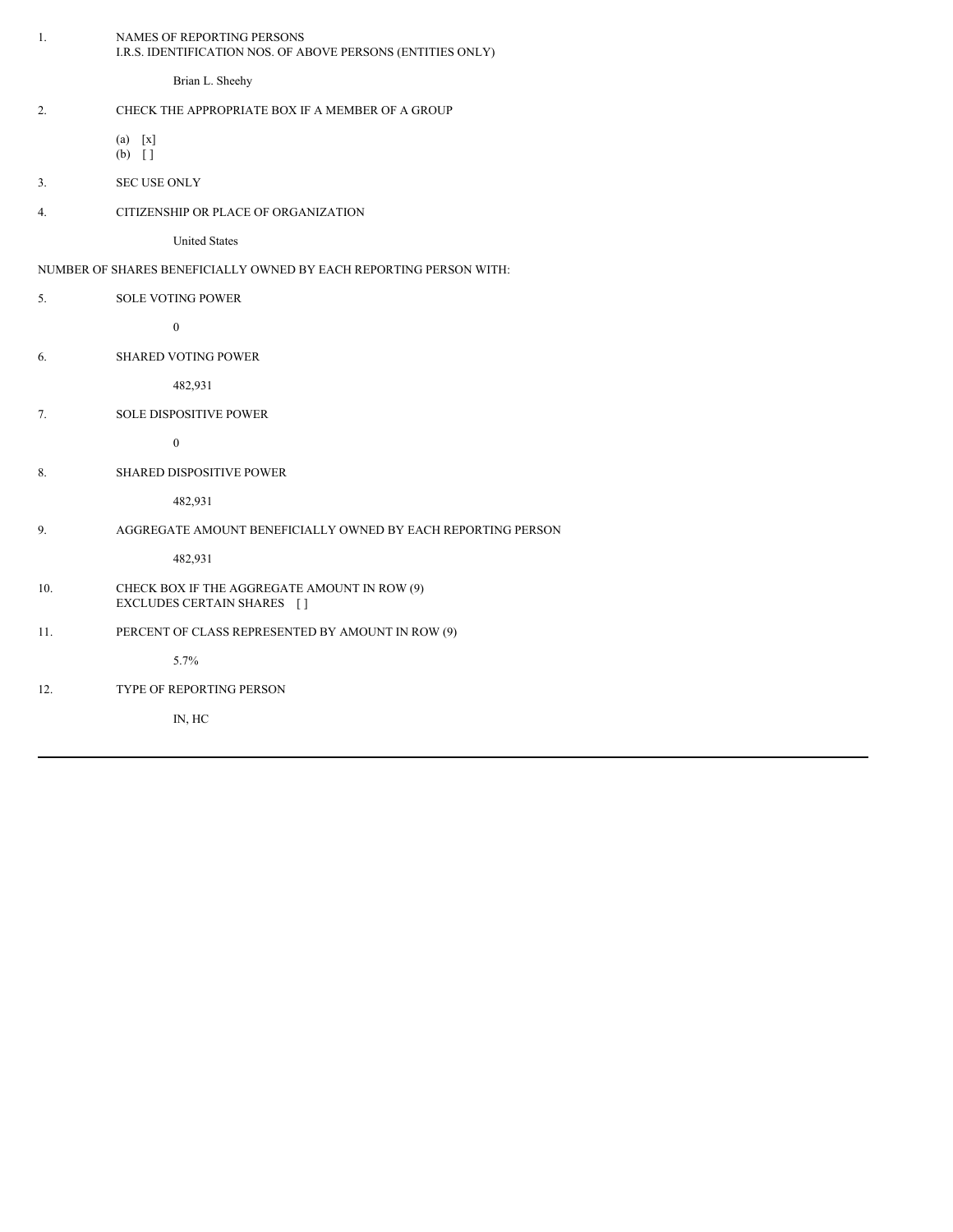This Schedule 13G reflects the beneficial ownership of the Reporting Persons (as defined below) as of December 31, 2021.

#### **Item 1(a). Name of Issuer:**

Cryo-Cell International, Inc. ("Issuer")

### **Item 1(b). Address of Issuer's Principal Executive Offices:**

700 Brooker Creek Blvd. Oldsmar, Florida 34677

#### **Item 2(a). Name of Persons Filing:**

The names of the persons filing this statement on Schedule 13G are (collectively, the "Reporting Persons"):

- IsZo Capital LP (the "Fund").
- IsZo Capital GP LLC ("IsZo GP").
- IsZo Capital Management LP ("ICM").
- Brian L. Sheehy ("Mr. Sheehy").

IsZo GP is the general partner of the Fund. ICM is the investment manager of the Fund. Mr. Sheehy is the managing member of IsZo GP and the President of the general partner of ICM. IsZo GP, ICM and Mr. Sheehy may each be deemed to have voting and dispositive power with respect to the shares of Common Stock (as defined below) held by the Fund.

#### **Item 2(b). Address of Principal Business Office or, if None, Residence:**

Each of the Reporting Persons has a business address at 590 Madison Avenue, 2<sup>pt</sup> Floor, New York, New York 10022.

### **Item 2(c). Citizenship:**

Mr. Sheehy is a citizen of the United States.

IsZo GP is a limited liability company formed under the laws of the State of Delaware.

Each of the Fund and ICM is a limited partnership formed under the laws of the State of Delaware.

#### **Item 2(d). Title of Class of Securities:**

Common Stock, \$0.01 par value per share (the "Common Stock")

**Item 2(e). CUSIP Number:**

228895108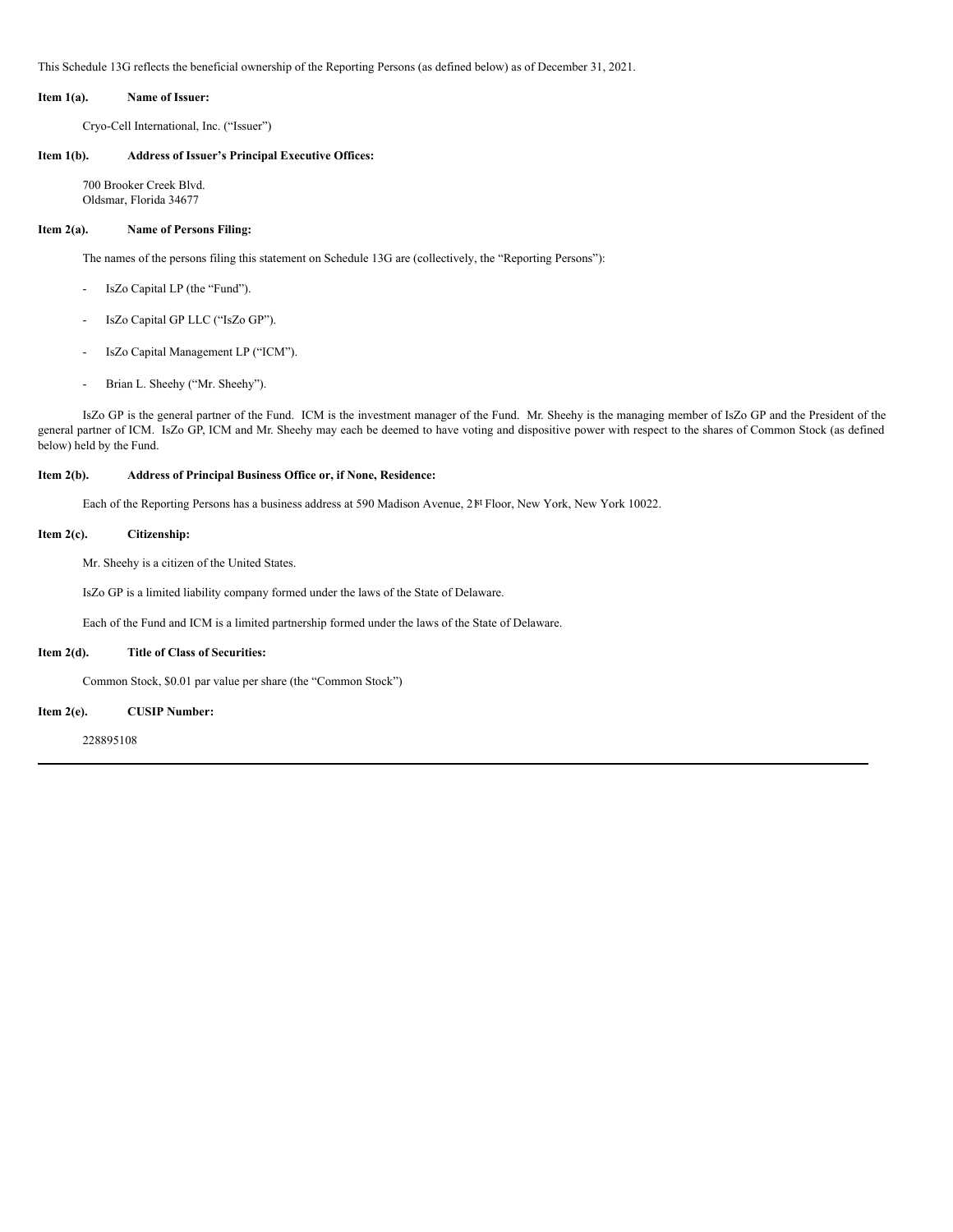### Item 3. If This Statement is Filed Pursuant to Rule 13d 1(b), or 13d-2(b) or (c), Check Whether the Person Filing is a:

- (a) [ ] Broker or dealer registered under Section 15 of the Exchange Act.
- (b)  $\begin{bmatrix} \end{bmatrix}$  Bank as defined in Section 3(a)(6) of the Exchange Act.
- (c)  $\lceil \cdot \rceil$  Insurance company defined in Section 3(a)(19) of the Exchange Act.
- (d) [ ] Investment company registered under Section 8 of the Investment Company Act.
- (e)  $[x]$  Investment adviser in accordance with Rule 13d-1(b)(1)(ii)(E).
- (f)  $\lceil \rceil$  Employee benefit plan or endowment fund in accordance with Rule 13d-1(b)(1)(ii)(F).
- (g) [ ] Parent holding company or control person in accordance with Rule 13d-1(b)(1)(ii)(G).
- (h) [ ] Savings association as defined in Section 3(b) of the Federal Deposit Insurance Act.
- (i)  $\begin{bmatrix} 1 \\ 2 \end{bmatrix}$  Church plan that is excluded from the definition of an investment company under Section 3(c)(14) of the Investment Company Act;
- (j)  $\lceil \rceil$  Non-U.S. institution in accordance with Section 240.13d-1(b)(1)(ii)(J).
- (k)  $[$  ] Group, in accordance with Rule 240.13d-1(b)(1)(ii)(K). If filing as a non-U.S. institution in accordance with § 240.13d-1(b)(1)(ii)(J), please specify the type of institution: \_\_\_\_

If this statement is filed pursuant to Rule  $13d-1(c)$ , check this box  $\lceil \cdot \rceil$ 

#### **Item 4. Ownership.**

Provide the following information regarding the aggregate number and percentage of the class of securities of the issuer identified in Item 1.

(a) Amount beneficially owned:

As of the close of business on December 31, 2021, the Reporting Persons may be deemed to have beneficially owned 482,931 shares of Common Stock.

(b) Percent of class:

The aggregate percentage of Common Stock reported owned by each person named herein is based upon 8,529,647 shares outstanding, which is the total number of common shares outstanding on October 12, 2021 as reported in the Issuer's Form 10-Q filed with the Securities and Exchange Commission on October 15, 2021. As of the close of business on December 31, 2021, the Reporting Persons may be deemed to have beneficially owned approximately 5.7% of Common Stock outstanding.

- (c) Number of shares as to which such person has:
	- (i) Sole power to vote or to direct the vote

See Cover Pages Items 5-9.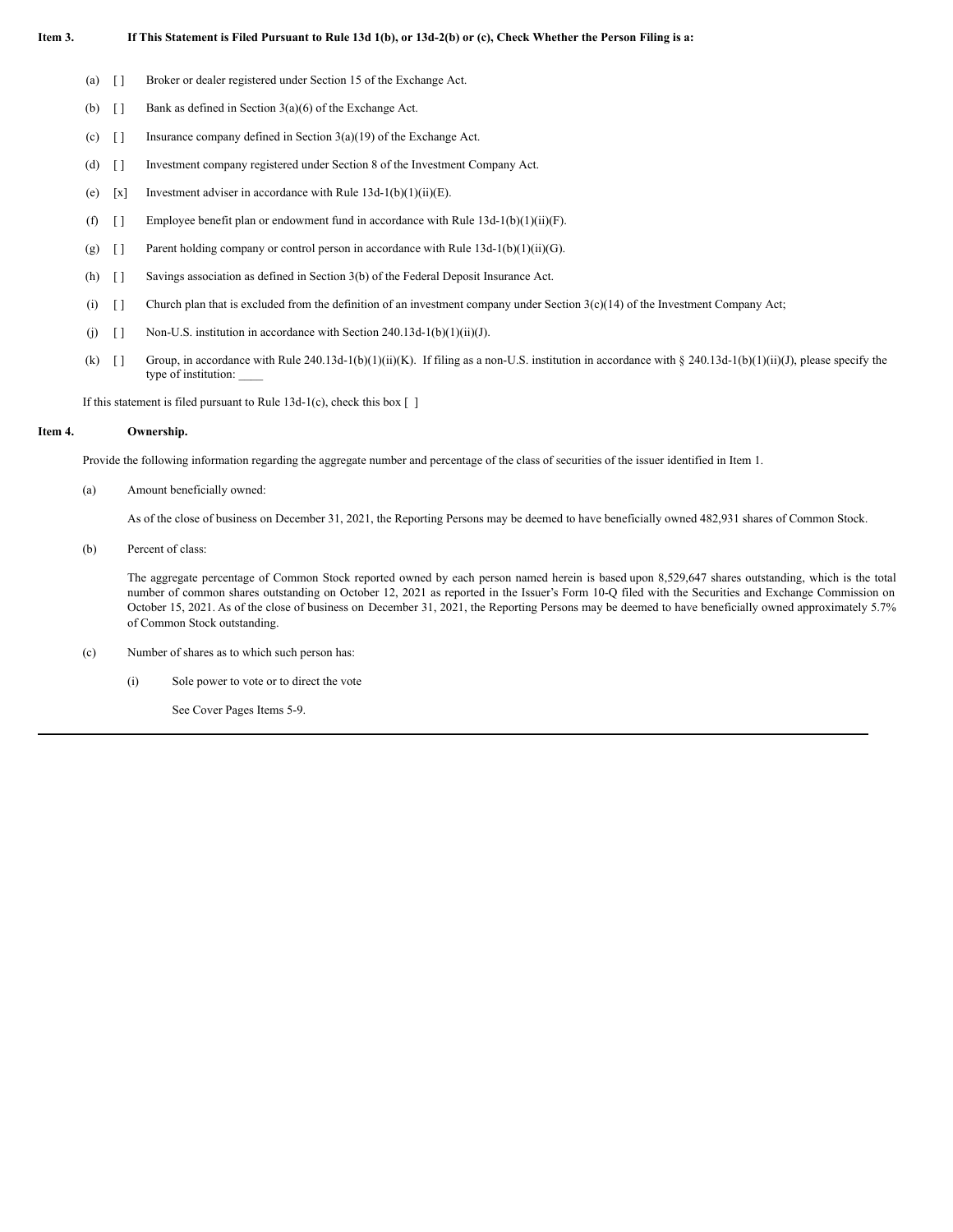(ii) Shared power to vote or to direct the vote

See Cover Pages Items 5-9.

(iii) Sole power to dispose or to direct the disposition of

See Cover Pages Items 5-9.

(iv) Shared power to dispose or to direct the disposition of

See Cover Pages Items 5-9.

## **Item 5. Ownership of Five Percent or Less of a Class.**

If this statement is being filed to report the fact that as of the date hereof the Reporting Persons have ceased to be the beneficial owner of more than five percent of the class of securities, check the following [ ].

#### **Item 6. Ownership of More than Five Percent on Behalf of Another Person.**

Not applicable.

### Item 7. Identification and Classification of the Subsidiary Which Acquired the Security Being Reported on by the Parent Holding Company.

Not applicable.

### **Item 8. Identification and Classification of Members of the Group.**

See Exhibit B to the Schedule 13G filed by the Reporting Persons with the Securities and Exchange Commission on February 14, 2018.

#### **Item 9. Notice of Dissolution of Group.**

Not applicable.

## **Item 10. Certification.**

By signing below I certify that, to the best of my knowledge and belief, the securities referred to above were acquired and are held in the ordinary course of business and were not acquired and are not held for the purpose of or with the effect of changing or influencing the control of the issuer of the securities and were not acquired and are not held in connection with or as a participant in any transaction having that purpose or effect.